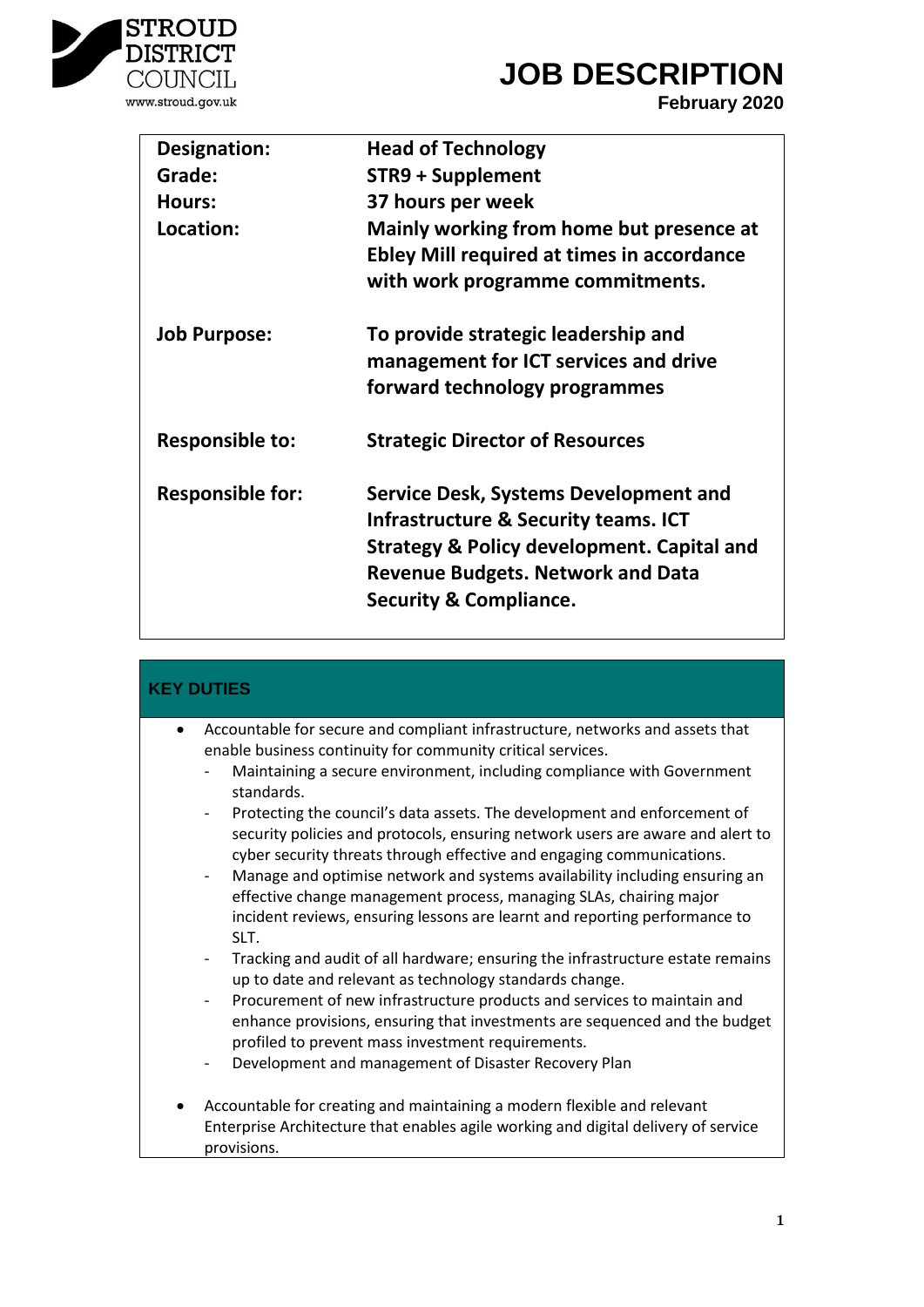

# **JOB DESCRIPTION**

### **February 2020**

- Ensuring that Line of Business applications acquisition and delivery fits with strategic principles and that all software used at the council is correctly licenced.
- Administration, management and oversight of all digital assets across the network.
- Identifying and implementing relevant digital products that improve and enhance organisational and service level provisions.
- Optimising interoperability and connectivity for systems, people and organisations that support the modernisation agenda of the council.
- Effective working relationships with service delivery teams that enable coproduction of innovative service redesign solutions
- Building digital products and system connections in line with user centric digital design principles
- Agile digital product delivery coupled with effective recognised project management techniques that ensures MVP delivery to time and cost.
- Procurement of new cloud services and other software, strategic contract management of ICT suppliers across service boundaries
- Oversight of data migrations and necessary QA testing
- Actively engaging users in the adoption of new technology and related ways of working to optimise return in investments
- Accountable for an enabling and highly supportive ICT service
	- Ensuring excellent customer service through regular assessment of Service Desk, Systems Development and Infrastructure & Security teams' performance including reporting and negotiating SLA transgressions to business managers and SLT.
	- Provision of an advice service to SLT, Service Managers, Members, and all ICT customers as required to ensure the organisation makes informed decisions regarding the use of technology and costs.
	- Responsible for effective incident, problem, service request and escalation processes ensuring high levels of performance.
- Accountable for the development of and adherence to the ICT strategy, ensuring that investment in ICT is optimised and best value is achieved from resources.
	- Responsible for the continued development and management of Information and Communications Technologies (ICT) including the provision of a highquality ICT service to all ICT customers and management of an annual revenue budget plus a capital budget allocation for renewals and maintenance.
	- Providing budget variance and spend forecasts to SLT and Finance, setting future budgets and providing an assessment of long-term revenue and capital requirements.
	- Drive forward technology programmes that underpin the modernisation efforts including ongoing infrastructure and security improvements, business line system upgrades, interoperability and development, digital product delivery (including digital platform implementation) and technology driven business change programmes of work including, office collaboration tools, automation, agile working enablement and support for commercial activities
- To act as the Council's principal adviser on Information Security and to be designated as the Senior Information Risk Officer (SIRO)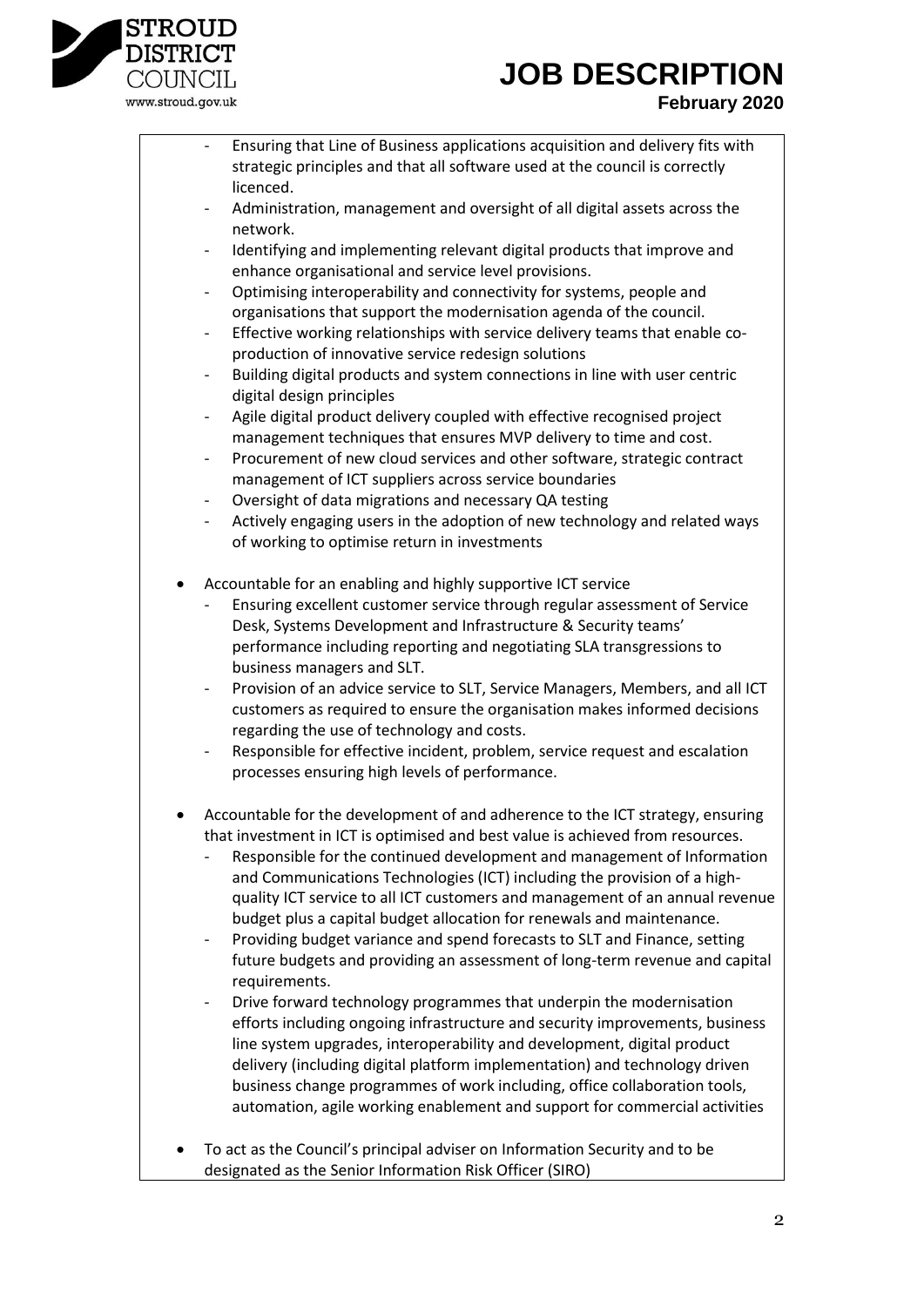

www.stroud.gov.uk

### **JOB DESCRIPTION**

### **February 2020**

- Ensure effective two-way communication with the Strategic Leadership Team (SLT), Service Managers and Members. Ensure the effective onward communication to the Team Leaders within the ICT Team.
- Lead, inspire and mentor team members to achieve performance targets
- Attendance at Committees as required which are usually in the evening.

### **SKILLS AND KNOWLEDGE**

- A broad technical knowledge, in tune with where technology advancement is going and able to present innovative ideas.
- Relevant experience as an ICT manager with a history of delivering successful ICT programme and developing ICT strategies.
- Previous responsibility for £1m plus budgets
- Comprehensive understanding of ITIL standards and experience of the operating environment.
- Strong stakeholder management skills, able to manage suppliers and partners within public sector procurement processes.
- Excellent communication skills to advise Members and Officers on ITC issues. Attend Committee meetings, and Corporate Team meetings as required to present reports or give advice, presenting complex technical information in a way which can be readily understood by a non-technical audience.
- Up to date technical knowledge of cyber security and data management, experience of effective ITC Risk Management, appropriate mitigations and processes.
- Experience of benefit realisation, working with business cases demonstrating cost benefit analysis
- Significant experience of leading and motivating teams to achieve stretching targets.
- Experience of transitioning to cloud services and understanding of the organisational and financial impacts.

### **COMPLEXITY AND CREATIVITY**

- The Council's Computer systems and connections are increasingly complex and diverse. The postholder will need to have a good overall understanding of local government systems and operations, associated costs and commitments.
- Ability to develop and present strategy that addresses complex place and community outcomes, ability translate these into outline roadmaps and programme plans for delivery.

Work which requires a creative and innovative input in a number of diverse subjects and a range of expertise where the opportunity and need for imaginative thinking is not limited by defined policies.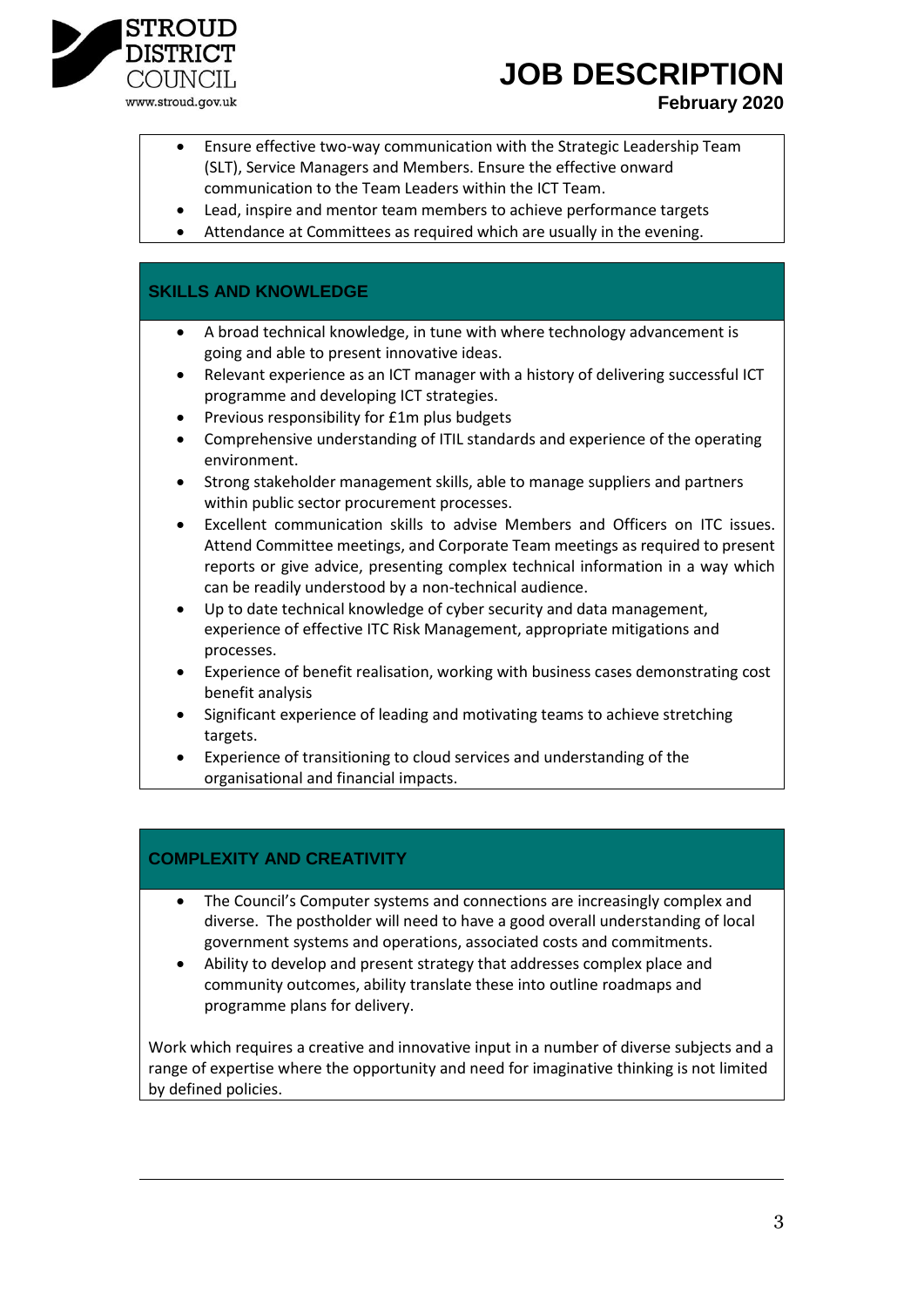

## **JOB DESCRIPTION**

**February 2020**

#### **JUDGEMENT AND DECISIONS**

- To make effective decisions under time pressure.
- Take responsibility for the outcomes and impacts of their decisions.
- Provide inspirational, ethical and values based leadership. Promoting cultural reform and high standards of professional conduct while having self-awareness and a commitment to personal development and resilience.
- Carbon neutrality and sustainability is a core value of the council. The ability to ensure that this is embedded into all judgements and decision making is essential.

### **CONTACTS**

- Members of the Council
- Members and staff of other local authorities'/partner agencies
- Suppliers and contractors
- Business Managers and Directors including SLT
- Members of the public

Contact required in respect of service delivery issues where the content and outcome are not straight forward or well established and could involve more detailed assessment, planning, evaluation, care and assistance. Full authority in the provision of ICT services is required.

#### **RESOURCES**

 Full responsibility for ICT resources including significant revenue and capital budgets, staff, infrastructure, and software.

### **TRAVEL DESIGNATION**

HMRC Mileage rates

#### **GENERAL**

- To be responsible for the delivery of solutions and change, sometimes outside normal office hours, including weekends.
- To ensure that at all times service delivery informs, reflects and supports the Council's prevailing aims and objectives.
- To work with colleagues across the organisation as required in support of organisational goals.
- To promote the Council's overall commitment to equality of opportunity/Diversity at all times and work within the requirements of the Council's Equality Scheme.
- **To undertake all training and development initiatives as required.**